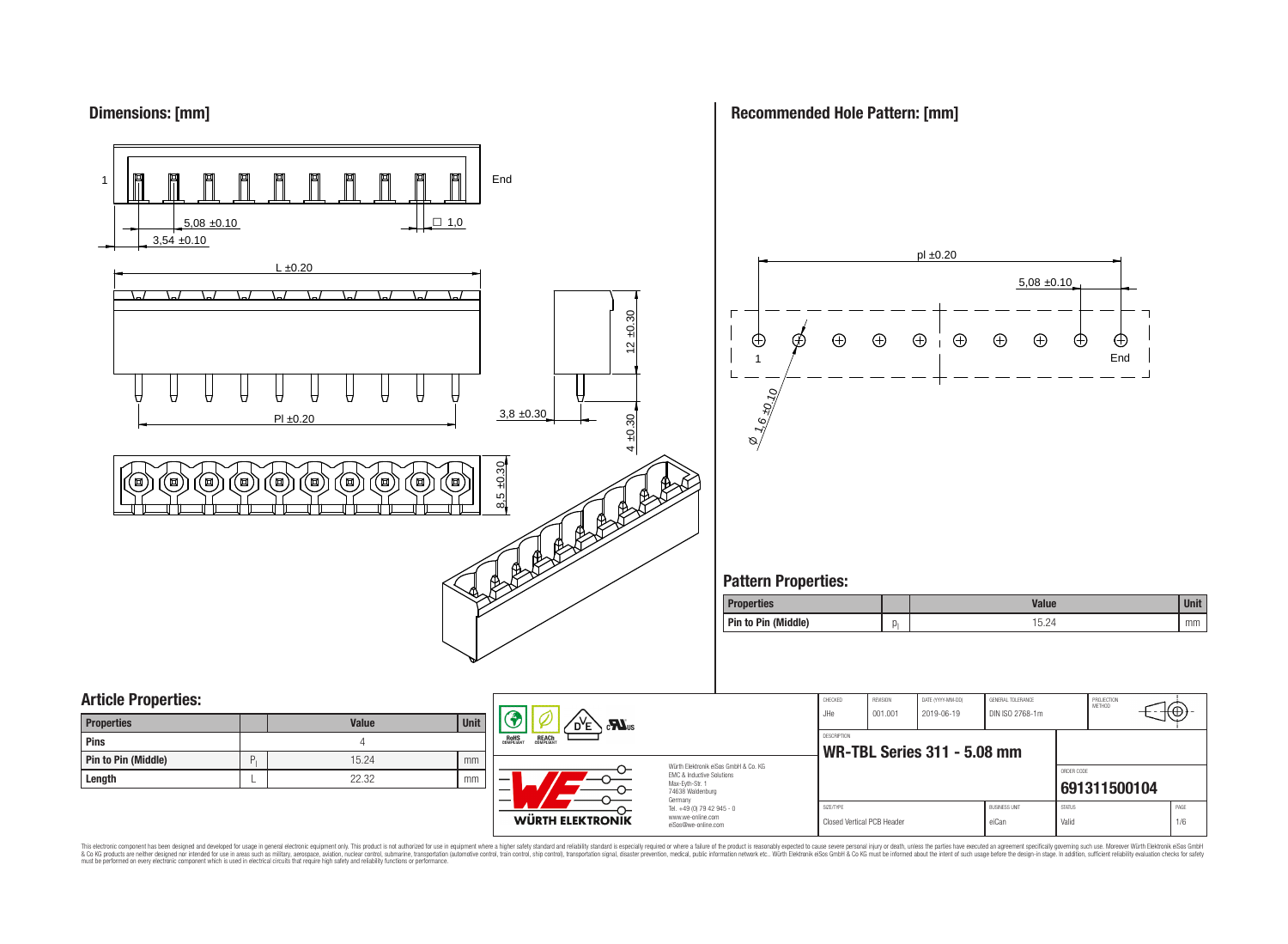# **Kind Properties:**

| <b><i><u>Jerties</u></i></b> | Value |    |
|------------------------------|-------|----|
| <b>Pitch</b>                 | 5.08  | mm |

# **Material Properties:**

| <b>Insulator Material</b>            | <b>PA66</b>  |
|--------------------------------------|--------------|
| <b>Insulator Flammability Rating</b> | $UL94$ V-0   |
| <b>Insulator Color</b>               | Green        |
| <b>Contact Material</b>              | <b>Brass</b> |
| <b>Contact Plating</b>               | Tin          |

# **General Information:**

| Operating Temperature | 105<br>$\circ$<br>1.112<br>LUO. |
|-----------------------|---------------------------------|
|-----------------------|---------------------------------|

## **Electrical Properties:**

| <b>Properties</b>           |    | <b>Value</b> |            |             |      |  |  |
|-----------------------------|----|--------------|------------|-------------|------|--|--|
|                             |    | cULus        | <b>VDE</b> | <b>Unit</b> | Tol. |  |  |
| <b>Rated Current</b>        | 'R | 20           | 20         |             |      |  |  |
| <b>Working Voltage</b>      |    | 300          | 300        | V(AC)       |      |  |  |
| <b>Withstanding Voltage</b> |    | 1600         | 2500       | V(AC)       |      |  |  |
| <b>Contact Resistance</b>   | R  | 20           | 20         | mΩ          | max. |  |  |

# **Certification:**

| <b>RoHS Approval</b>  | Compliant [ 2011/65/EU&2015/863 ]     |
|-----------------------|---------------------------------------|
| <b>REACh Approval</b> | Conform or declared [ (EC)1907/2006 ] |
| <b>VDE Approval</b>   | 40023195                              |
| cULus Approval        | F315414                               |

## **Packaging Properties:**

|  | . .<br>- - | <b>BOX</b> |
|--|------------|------------|
|--|------------|------------|

| $\sum_{\mathbf{u}}$                                   |                                                                                                                     | CHECKED<br>JHe                          | <b>REVISION</b><br>001.001 | DATE (YYYY-MM-DD)<br>2019-06-19    | GENERAL TOLERANCE<br>DIN ISO 2768-1m |                        | PROJECTION<br><b>METHOD</b> | ₩₩          |
|-------------------------------------------------------|---------------------------------------------------------------------------------------------------------------------|-----------------------------------------|----------------------------|------------------------------------|--------------------------------------|------------------------|-----------------------------|-------------|
| <b>REACH</b><br>COMPLIANT<br><b>ROHS</b><br>COMPLIANT |                                                                                                                     | DESCRIPTION                             |                            | <b>WR-TBL Series 311 - 5.08 mm</b> |                                      |                        |                             |             |
| _                                                     | Würth Elektronik eiSos GmbH & Co. KG<br>EMC & Inductive Solutions<br>Max-Evth-Str. 1<br>74638 Waldenburg<br>Germany |                                         |                            |                                    |                                      | ORDER CODE             | 691311500104                |             |
| WÜRTH ELEKTRONIK                                      | Tel. +49 (0) 79 42 945 - 0<br>www.we-online.com<br>eiSos@we-online.com                                              | SIZE/TYPE<br>Closed Vertical PCB Header |                            |                                    | <b>BUSINESS UNIT</b><br>eiCan        | <b>STATUS</b><br>Valid |                             | PAGE<br>2/6 |

This electronic component has been designed and developed for usage in general electronic equipment only. This product is not authorized for subserved requipment where a higher selection equipment where a higher selection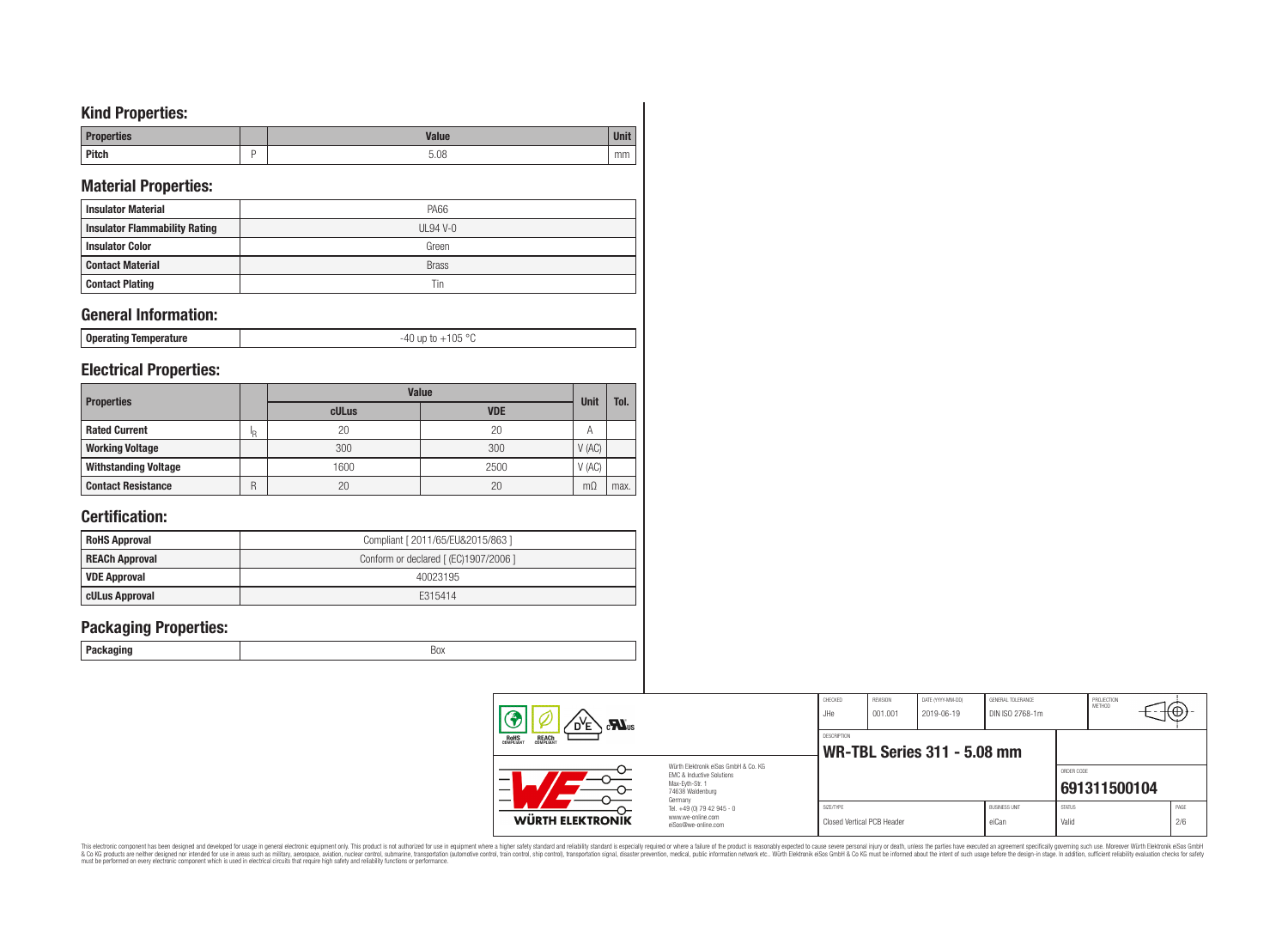| Packaging Specification - Carton: [mm]                                                                                                                                                                  |                                                                                                                                                                                                                                                                                                                                                                                                                                                                                                                                                                                                                      |                                                                                                                     |                                                            |                                 |                                      |                                                        |             |
|---------------------------------------------------------------------------------------------------------------------------------------------------------------------------------------------------------|----------------------------------------------------------------------------------------------------------------------------------------------------------------------------------------------------------------------------------------------------------------------------------------------------------------------------------------------------------------------------------------------------------------------------------------------------------------------------------------------------------------------------------------------------------------------------------------------------------------------|---------------------------------------------------------------------------------------------------------------------|------------------------------------------------------------|---------------------------------|--------------------------------------|--------------------------------------------------------|-------------|
|                                                                                                                                                                                                         | $\mathsf{H}_{\mathrm{IC}}$<br>$W_{\overline{C}}$                                                                                                                                                                                                                                                                                                                                                                                                                                                                                                                                                                     |                                                                                                                     |                                                            |                                 |                                      |                                                        |             |
|                                                                                                                                                                                                         |                                                                                                                                                                                                                                                                                                                                                                                                                                                                                                                                                                                                                      |                                                                                                                     |                                                            |                                 |                                      |                                                        |             |
| $\mathsf{H}_{\mathsf{c}}$<br>vc<br>W                                                                                                                                                                    |                                                                                                                                                                                                                                                                                                                                                                                                                                                                                                                                                                                                                      |                                                                                                                     |                                                            |                                 |                                      |                                                        |             |
| $\frac{W_{IC} (mm)}{typ.}$<br>215.9<br>$HIC$ (mm)<br>$L_{\text{c}}$ (mm)<br>$\frac{L_{IC} (mm)}{typ.}$<br>273.05<br>typ.<br>$\begin{array}{c}\n\text{typ.} \\ \overline{517.52}\n\end{array}$<br>158.75 | $W_c$ (mm)<br>typ.<br>285.75<br>$\frac{H_c \text{ (mm)}}{typ.}$<br>241.3                                                                                                                                                                                                                                                                                                                                                                                                                                                                                                                                             | Material<br>Paper                                                                                                   |                                                            |                                 |                                      |                                                        |             |
|                                                                                                                                                                                                         | $\fbox{ \begin{tabular}{ c c c } \hline \quad \quad & \quad \quad & \quad \quad \\ \hline \quad \quad & \quad \quad & \quad \quad \\ \hline \quad \quad & \quad \quad & \quad \quad \\ \hline \quad \quad & \quad \quad & \quad \quad \\ \hline \quad \quad & \quad \quad & \quad \quad \\ \hline \quad \quad & \quad \quad & \quad \quad \\ \hline \quad \quad & \quad \quad & \quad \quad \\ \hline \quad \quad & \quad \quad & \quad \quad \\ \hline \quad \quad & \quad \quad & \quad \quad \\ \hline \quad \quad & \quad \quad & \quad \quad \\ \hline \quad \quad & \quad \quad & \quad \quad \\ \hline \quad$ |                                                                                                                     | REVISION<br>CHECKED<br>$\sf JHe$<br>001.001<br>DESCRIPTION | DATE (YYYY-MM-DD)<br>2019-06-19 | GENERAL TOLERANCE<br>DIN ISO 2768-1m | PROJECTION<br>METHOD                                   | €           |
|                                                                                                                                                                                                         | ᢕ<br>$\rightarrow$                                                                                                                                                                                                                                                                                                                                                                                                                                                                                                                                                                                                   | Würth Elektronik eiSos GmbH & Co. KG<br>EMC & Inductive Solutions<br>Max-Eyth-Str. 1<br>74638 Waldenburg<br>Germany | WR-TBL Series 311 - 5.08 mm<br>SIZE/TYPE                   |                                 | <b>BUSINESS UNIT</b>                 | ORDER CODE<br>691311500104<br>$\text{STAT}\,\text{US}$ |             |
|                                                                                                                                                                                                         | <b>WÜRTH ELEKTRONIK</b>                                                                                                                                                                                                                                                                                                                                                                                                                                                                                                                                                                                              | Tel. +49 (0) 79 42 945 - 0<br>www.we-online.com<br>eiSos@we-online.com                                              | Closed Vertical PCB Header                                 |                                 | eiCan                                | Valid                                                  | PAGE<br>3/6 |

This electronic component has been designed and developed for usage in general electronic equipment only. This product is not authorized for subserved requipment where a higher selection equipment where a higher selection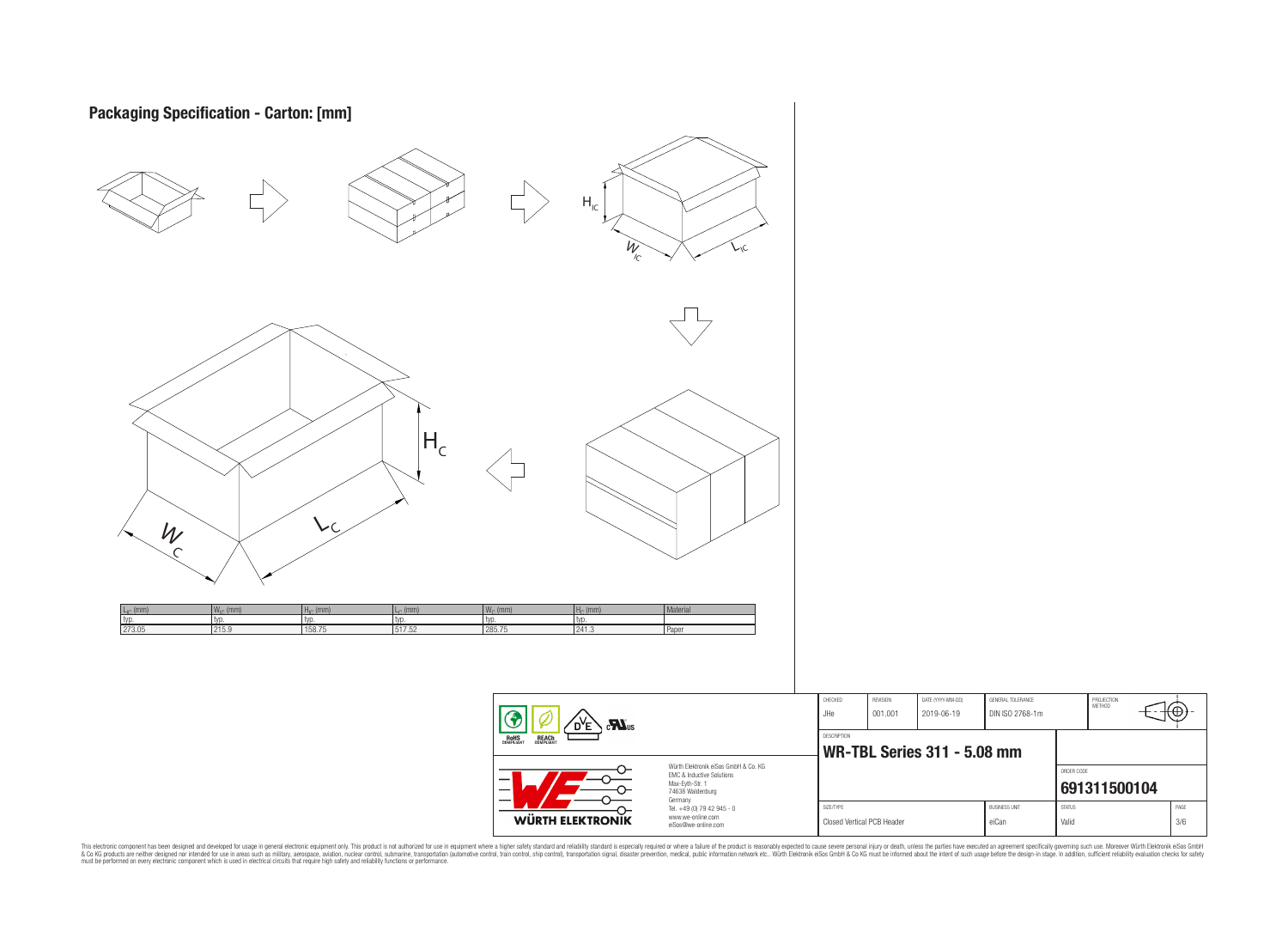# **Classification Wave Soldering Profile:**



----- min temperature procedure

----- max temperature procedure

# **Classification Wave Soldering Profile:**

| <b>Profile Feature</b>                             |                | <b>Pb-Free Assembly</b>                     | <b>Sn-Pb Assembly</b>                       |  |  |
|----------------------------------------------------|----------------|---------------------------------------------|---------------------------------------------|--|--|
| Preheat Temperature Min <sup>1)</sup>              | s min          | 100 °C                                      | 100 °C                                      |  |  |
| <b>Preheat Temperature Typical</b>                 | s typical      | 120 °C                                      | 120 °C                                      |  |  |
| <b>Preheat Temperature Max</b>                     | s max          | 130 °C                                      | 130 °C                                      |  |  |
| Preheat Time $t_s$ from $T_{s,min}$ to $T_{s,max}$ | $t_{s}$        | 70 seconds                                  | 70 seconds                                  |  |  |
| Ramp-up Rate                                       | ΔΤ             | 150 $\degree$ C max.                        | 150 $\degree$ C max.                        |  |  |
| <b>Peak Temperature</b>                            | $T_{\text{D}}$ | $250 °C - 260 °C$                           | $235 °C - 260 °C$                           |  |  |
| Time of actual peak temperature                    | $t_{p}$        | max. 10 seconds<br>max. 5 seconds each wave | max. 10 seconds<br>max. 5 seconds each wave |  |  |
| Ramp-down Rate, Min                                |                | $\sim$ 2 K/ second                          | $\sim$ 2 K/ second                          |  |  |
| Ramp-down Rate, Typical                            |                | $\sim$ 3.5 K/ second                        | $\sim$ 3.5 K/ second                        |  |  |
| Ramp-down Rate, Max                                |                | $\sim$ 5 K/ second                          | $\sim$ 5 K/ second                          |  |  |
| Time 25 $\degree$ C to 25 $\degree$ C              |                | 4 minutes                                   | 4 minutes                                   |  |  |

1) refer to EN61760-1:2006

refer to EN61760-1:2006

| $\sum_{\mathbf{u}}$                                                                                                |                                                                                   | CHECKED<br>JHe                          | REVISION<br>001.001 | DATE (YYYY-MM-DD)<br>2019-06-19 | GENERAL TOLERANCE<br>DIN ISO 2768-1m |                        | PROJECTION<br>METHOD |  | ₩           |
|--------------------------------------------------------------------------------------------------------------------|-----------------------------------------------------------------------------------|-----------------------------------------|---------------------|---------------------------------|--------------------------------------|------------------------|----------------------|--|-------------|
| <b>ROHS</b><br><b>REACH</b><br>COMPLIANT                                                                           |                                                                                   | DESCRIPTION                             |                     | WR-TBL Series 311 - 5.08 mm     |                                      |                        |                      |  |             |
| Würth Elektronik eiSos GmbH & Co. KG<br>EMC & Inductive Solutions<br>–<br>Max-Evth-Str. 1<br>_<br>74638 Waldenburg |                                                                                   |                                         |                     |                                 |                                      | ORDER CODE             | 691311500104         |  |             |
| <b>WÜRTH ELEKTRONIK</b>                                                                                            | Germany<br>Tel. +49 (0) 79 42 945 - 0<br>www.we-online.com<br>eiSos@we-online.com | SIZE/TYPE<br>Closed Vertical PCB Header |                     |                                 | <b>BUSINESS UNIT</b><br>eiCan        | <b>STATUS</b><br>Valid |                      |  | PAGE<br>4/6 |

This electronic component has been designed and developed for usage in general electronic equipment only. This product is not authorized for subserved requipment where a higher selection equipment where a higher selection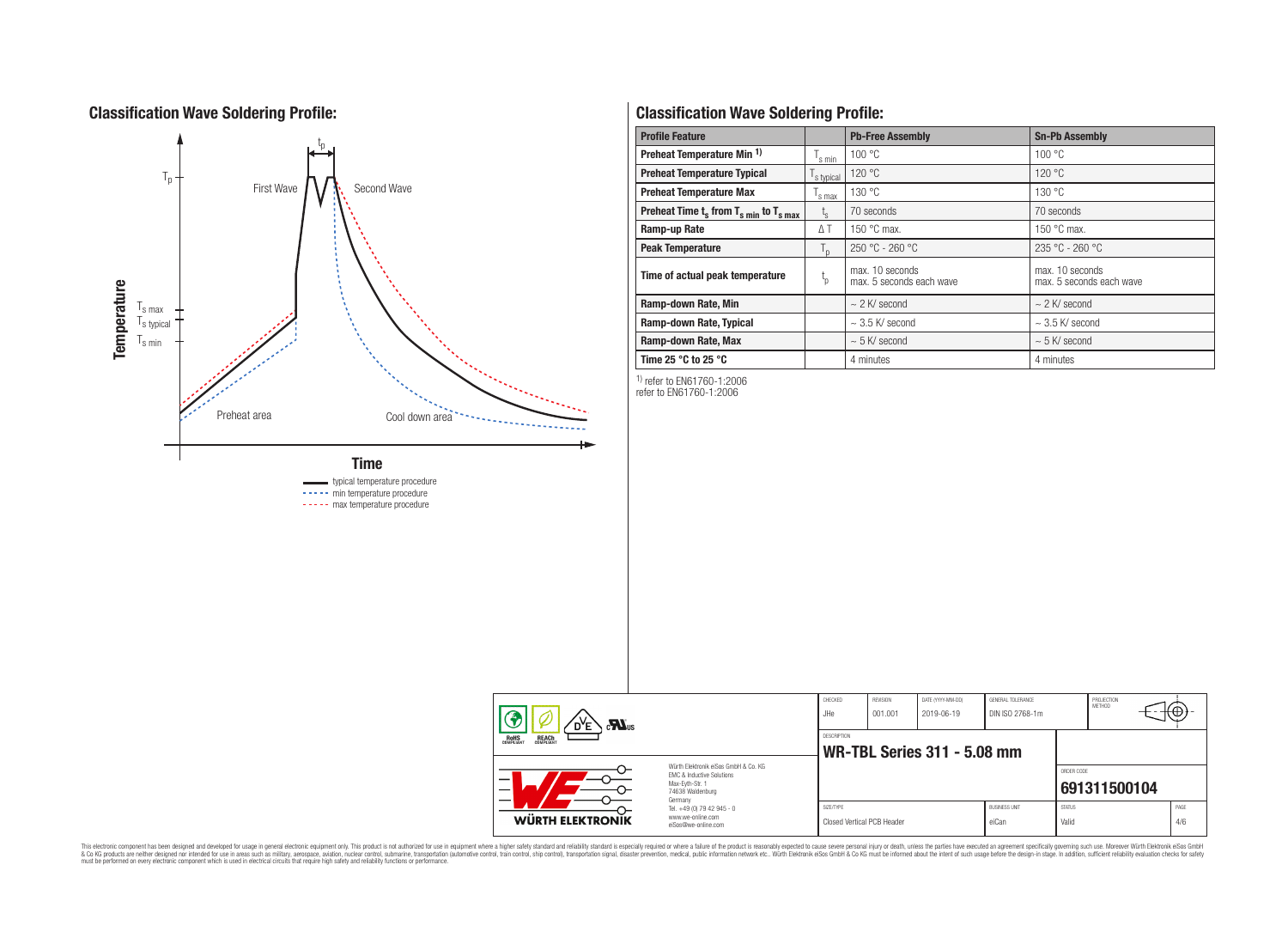# **Cautions and Warnings:**

## **The following conditions apply to all goods within the product services of the Connectors of Würth Elektronik eiSos GmbH & Co. KG:**

### **General:**

- This electronic component is designed and developed with the intention for use in general electronics equipment.
- Before incorporating the components into any equipment in the field such as military, aerospace, aviation, nuclear control, submarine, transportation, (automotive control, train control, ship control), transportation signal, disaster prevention, medical, public information network etc. where higher safety and reliability are especially required or if there is possibility of direct damage or injury to human body, Wurth Elektronik must be asked for a written approval.
- In addition, even electronic component in general electronic equipment, when used in electrical circuits that require high safety, reliability functions or performance, the sufficient reliability evaluation-check for the safety must be performed by the user before usage.
- The connector is designed and manufactured to be used within the datasheet specified values.
- Do not use the connector outside the datasheet specifications.
- Prevent any damage or scratches on the connector, especially on the actuator.
- Direct mechanical impact to the product shall be prevented (e.g overlapping of the PCB's).
- The responsibility for the applicability of the customer specific products and use in a particular customer design is always within the authority of the customer. All technical specification for standard products do also apply to customer specific products.
- Würth Elektronik products are qualified according to international standards which are listed into each product reliability report.All products characteristics are therefore given according to results obtained throughout these detailed test protocols. May any product characteristic be qualified by the customer, out of given Würth Elektronik specifications, Würth Elektronik cannot ensure its validity and sustainability over time.
- The Connectors are designed to be used along with Würth Elektronik counterparts and tools. Würth Elektronik cannot insure the reliability of these components while being used with other products.

### **Product Specific:**

#### Soldering:

- The solder profile must comply with the Würth Elektronik technical soldering specification, otherwise this will void the warranty.
- Other soldering methods are not verified and have to be validated by the customer at his own risk.

#### Cleaning and Washing:

- Parts are not constructed for washing, so washing can cause malfunction afterwards.
- Cleaning agent that are used to clean the customer applications might damage or change the characteristics of the component, body, pins and termination.
- Please do not submerse our washable products into water or cleaning agents or put them in locations exposed to water completely.
- When cleaning by hand (brushing), please do not use excessive force on our connectors to avoid malfunction afterwards, because customer could deform function relevant areas.
- We recommended a solution without organic acid (preserve the plating against corrosion) volatile, without residues and compatible with the plastic.
- We recommend to perform tests and to let a part in immersion in the solution 8 to 12 hours and see if there is a degradation.

#### Storage Conditions:

• The Connectors are considered MSL1 into closed original packaging and are not subject to storage time limits regarding the moisture sensivity but all products shall be used before the end of the period of 12 months based on the products date code, if not 100% solderability can't be warranted.

#### Handling:

- Do not repeatedly operate the connector with excessive force. It may damage or deforms the contact dome which results in malfunction.
- In the case a product requires particular handling precautions, in addition to the general recommendations mentioned here before, these will appear on the product datasheet.

| $\mathbf{M}_{\text{us}}$<br>D <sup>Y</sup> E   |                                                                                                                     | CHECKED<br>JHe.                                          | REVISION<br>001.001 | DATE (YYYY-MM-DD)<br>2019-06-19 | GENERAL TOLERANCE<br>DIN ISO 2768-1m |                        | PROJECTION<br><b>METHOD</b> | ₩Ψ          |  |
|------------------------------------------------|---------------------------------------------------------------------------------------------------------------------|----------------------------------------------------------|---------------------|---------------------------------|--------------------------------------|------------------------|-----------------------------|-------------|--|
| <b>REACH</b><br>COMPLIANT<br>ROHS<br>COMPLIANT |                                                                                                                     | <b>DESCRIPTION</b><br><b>WR-TBL Series 311 - 5.08 mm</b> |                     |                                 |                                      |                        |                             |             |  |
| -                                              | Würth Elektronik eiSos GmbH & Co. KG<br>FMC & Inductive Solutions<br>Max-Eyth-Str. 1<br>74638 Waldenburg<br>Germany |                                                          |                     |                                 |                                      | ORDER CODE             | 691311500104                |             |  |
| <b>WÜRTH ELEKTRONIK</b>                        | Tel. +49 (0) 79 42 945 - 0<br>www.we-online.com<br>eiSos@we-online.com                                              | SIZE/TYPE<br><b>Closed Vertical PCB Header</b>           |                     |                                 | <b>BUSINESS UNIT</b><br>eiCan        | <b>STATUS</b><br>Valid |                             | PAGE<br>5/6 |  |

This electronic component has been designed and developed for usage in general electronic equipment only. This product is not authorized for use in equipment where a higher safety standard and reliability standard si espec & Ook product a label and the membed of the seasuch as marked and as which such a membed and the such assume that income in the seasuch and the simulation and the such assume that include to the such a membed and the such